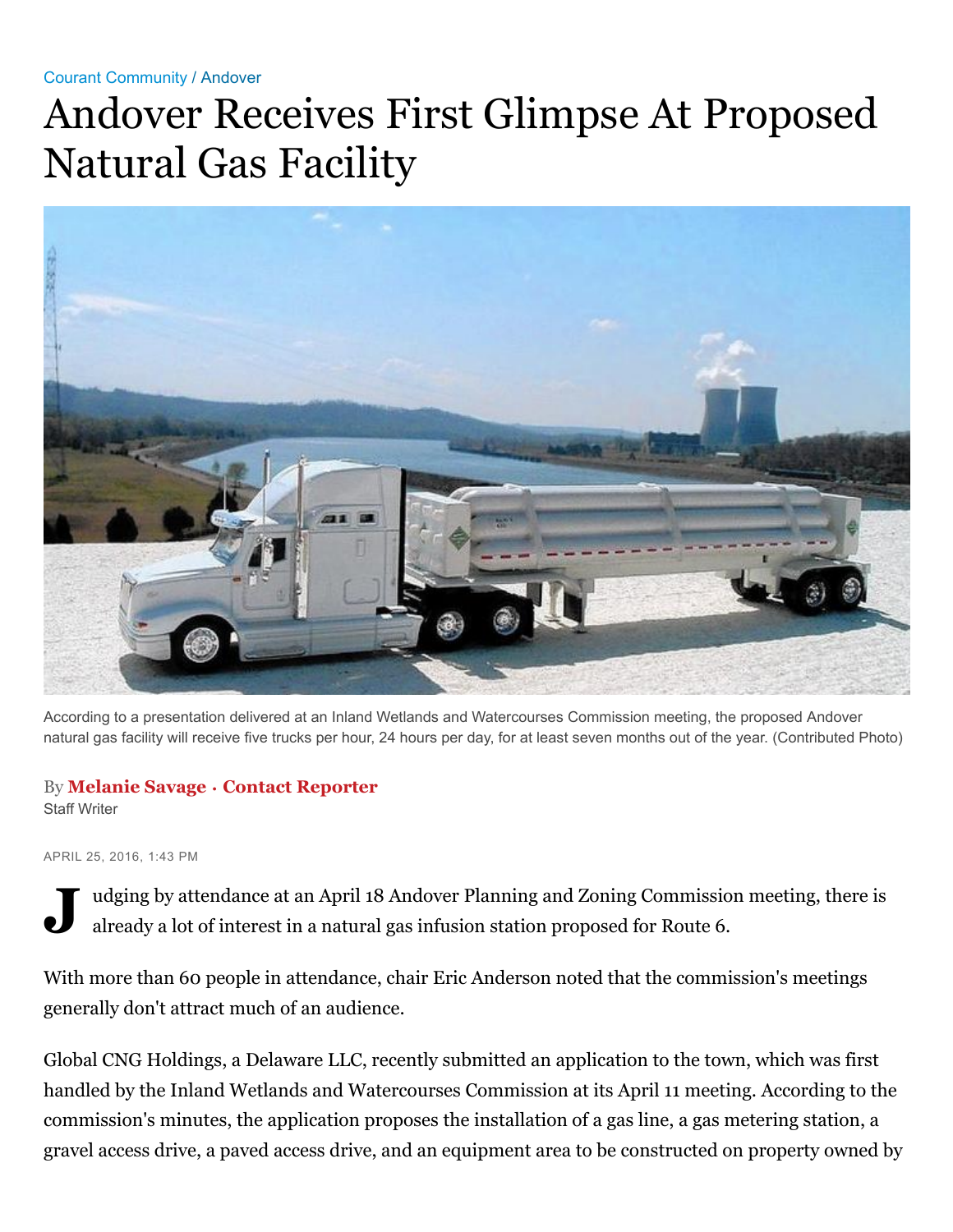Andover resident Robert Russell.

The property, currently part of Scott's Christmas Tree Farm, is located across from the Xtra Mart, at 497 Route 6.

According to meeting minutes, the site would be receiving delivery of natural gas from approximately five trucks per hour, for 24 hours per day. The trucks would be providing natural gas for approximately seven months out of the year – November through March – to help deal with current fuel shortages during the winter heating season.

The infusion station would bring revenue to the town in the form of property taxes, and revenue to the land owner in the form of lease payments. Andover First Selectman Robert Burbank said that he'd spoken to the town assessor about an estimated property tax.

"He stated that without the values, it will be impossible for an accurate value," wrote Burbank, via email. "He did estimate that it would be over \$100,000n"

The land owner could not be reached for comment.A similar proposal recently rejected by Rocky Hill residents would have brought in an estimated \$250,000 per year in rent and tipping fees.

Andover resident Dianne Grenier posted a letter regarding the proposal on the Facebook page Andover Grapevine. In it, Grenier calls the proposed trucks, filled with compressed natural gas, "bombs on wheels," and notes that the station will not bring natural gas service to Andover residents.

"It is merely dumping compressed natural gas into the pipeline to increase supply to customers downstream," writes Grenier.

Grenier cites the proposed location of the site, on a stretch of Route 6 known locally as "Suicide Six," "where five people have died in car accidents in 2015," and urges residents to become informed regarding the issue. Comments in response to the letter expressed both support for and opposition to the proposal.

Infusion stations, such as the one proposed, would offer a temporary solution to a natural gas shortage in the northeast. The more permanent solution is to expand the natural gas pipeline system. Expansion supporters say that increasing the supply of natural gas will enable the state to generate more electricity, reducing costs for businesses and homeowners until renewable energy sources are more readily available.

However, opponents claim that this approach is short-sighted, citing health, environmental, and safety risks associated with natural gas and fracking practices. Opponents reject the qualification of natural gas as a "cleaner" energy source, and encourage immediate investment in renewable sources.